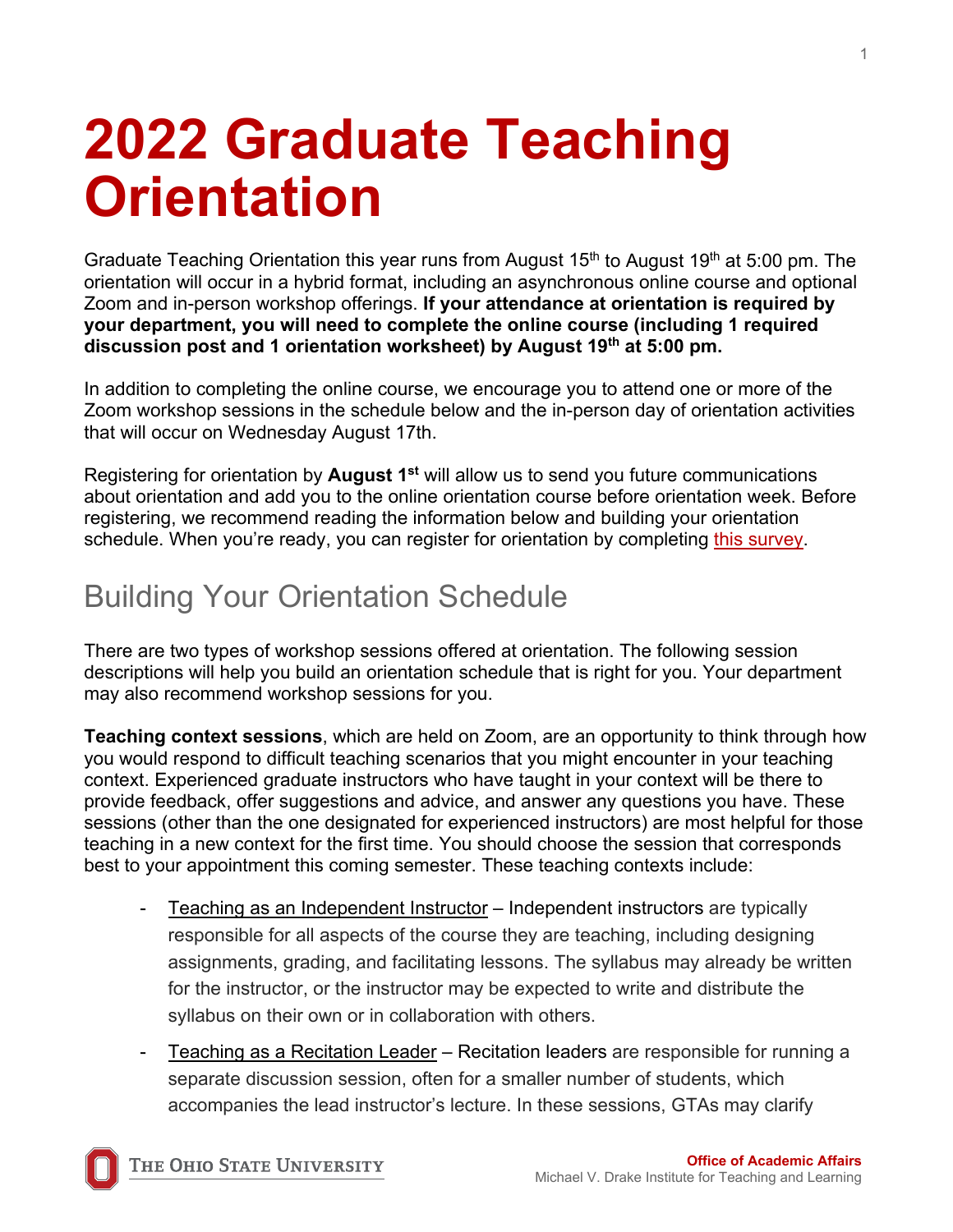lectures or texts, work through examples, provide feedback, or design, give, and/or assess assignments. Some departments call recitations "discussion sections."

- Teaching in the Lab Lab instructors supervise as students apply disciplinary principles that were presented in lecture. Labs can involve examining preserved or live specimens, conducting experiments, or writing or applying computer programs to solve problems.
- Teaching in the Lab/Recitation Context The lab/recitation context might be best for you if your teaching appointment includes elements of both the lab and recitation contexts.
- Teaching in the Studio Studio instructors help students engage in the practice and application of techniques for art forms such as art, theatre, dance, and music. GTAs who lead studio classes may have responsibilities typical of recitation, lab, or independent courses.
- Teaching as a Grader Graders assist with a class led by another instructor by grading student assignments and providing feedback. GTA may also hold office hours to answer student questions.
- Teaching in Any Context These sessions are staffed by instructors who represent a wide range of teaching contexts. They might be appropriate for you if you do not know what your teaching context in the fall semester will be or if you are unable to attend one of the workshops specific to your teaching context.
- Teaching as an Experienced Instructor The experienced instructor session is meant for instructors who have prior teaching experience outside of higher education (e.g., those who have taught high school but are teaching college students for the first time.) The session is intended to help instructors think through how teaching in the university environment is similar or different to other kinds of teaching.

**Teaching topics sessions** are an opportunity to learn more about a particular aspect of effective teaching. Some of these workshops will be held in-person, while others will be held on Zoom. Topics include:

Active Learning Strategies (In-person Workshop, followed by Resource Fair) Active learning strategies can help students feel more engaged, learn more, and develop autonomy in the learning process. In this session, participants will identify instructional strategies to increase student engagement, discuss research-based learning strategies to improve student performance, and reflect on ways to implement active learning in their courses. This session will be useful for any

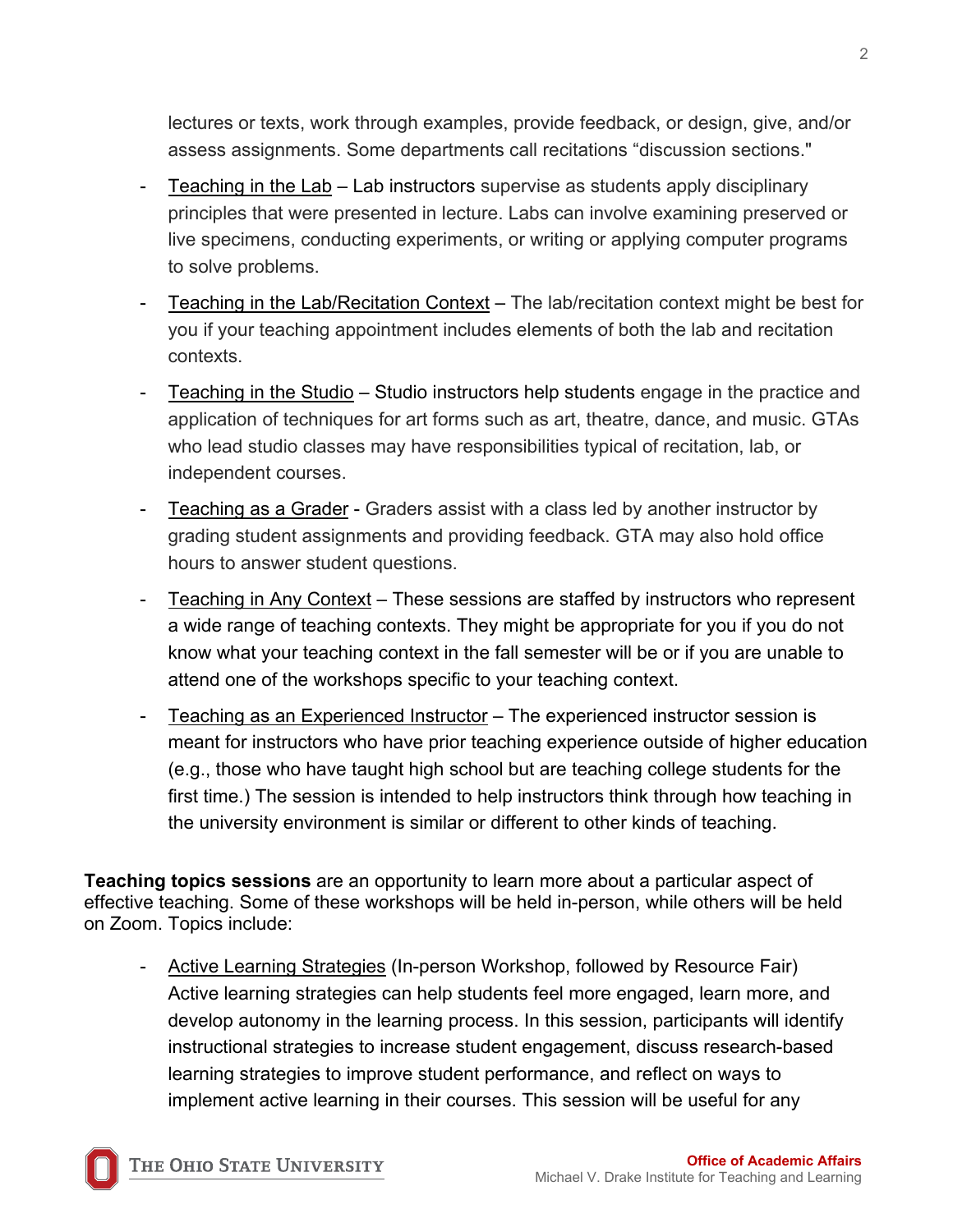instructor who wants to engage students in learning activities, including those who teach in the recitation, studio, or lab.

This in-person session will be followed by the Campus Resource Fair, where graduate students can learn about the resources available to them on campus. Snacks and giveaways from various organizations on campus will also be provided.

#### Developing Effective Presentation Skills (Zoom)

Effective presentation skills foster student learning by establishing clear communication and helping students engage in the learning process. Participants will identify effective presentation techniques that they can implement in their classes this semester, including techniques related to course content, planning and delivery, and connecting with their students.

#### - Facilitating Classroom Discussion (Zoom)

In this session, participants will learn how to effectively plan and facilitate classroom discussions. Participants will leave this session with concrete strategies for asking questions, structuring discussions, encouraging and maintaining student engagement, and responding to student contributions.

Diversity, Equity, Inclusion, and Justice (DEIJ) in Learning Environments (Zoom) In this session, participants will begin to develop their inclusive teaching practice by applying the principles of Universal Design for Learning and collaborating with other graduate students who are bringing diversity, equity, inclusion and justice (DEIJ) into their classrooms.

### Teaching in an Online Context (Zoom Panel)

Attendees will hear from peers who have taught online and use these examples to begin the process of planning to teach online. They will also encounter some common problems for new online instructors and identify some approaches to overcoming these challenges.

International TA Panel (In-Person)

In this session, international graduate student instructors will have the opportunity to voice unique concerns they may face as international teachers. The session aims to reduce any anxiety that international TAs may have about their new teaching role and environment, as experienced international TAs help them develop strategies for dealing with the challenges they may face as international instructors.

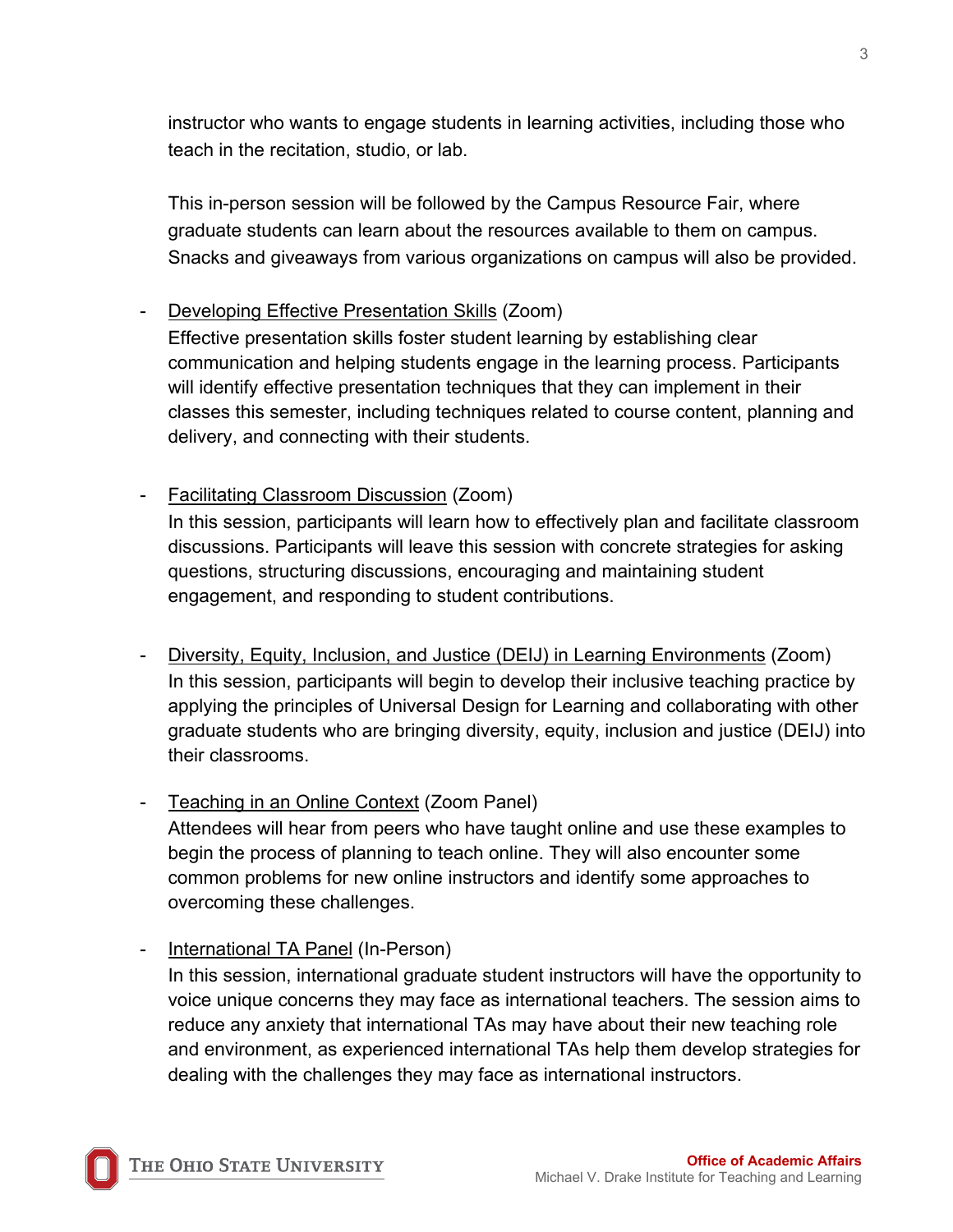- Writing and Critical Thinking (Zoom, Writing Across the Curriculum) Through this session, participants will learn how to develop short, low-stakes writing activities to promote student learning in their courses.
- Responding to Student Writing (Zoom, Writing Across the Curriculum) In this workshop, participants from a wide range of teaching contexts will have the chance to think about how to make the feedback they give to students more meaningful and manageable.
- Ask Us Anything (Zoom, Michael V. Drake Institute for Teaching and Learning) This final, informal Q and A session occurs at the end of orientation week. We encourage you to attend if you have any remaining questions or concerns about teaching that were not addressed during your orientation experience.

| Day         | Time (EST)        | <b>Workshop Topic</b>                       | <b>Facilitators</b>                                                                                          | Location |
|-------------|-------------------|---------------------------------------------|--------------------------------------------------------------------------------------------------------------|----------|
| Monday 8/15 | $12:00 - 1:00$ pm | Teaching in Any<br>Context                  | Paige Barton<br>Spanish and Portuguese<br><b>Alyssa Stover</b><br>Dance<br><b>Jacob Coutts</b><br>Psychology | Zoom     |
| Monday 8/15 | $1:00 - 2:00$ pm  | Teaching as an<br>Independent<br>Instructor | <b>Jacob Coutts</b><br>Psychology<br><b>Victoria Gurevich</b><br><b>Political Science</b>                    | Zoom     |
| Monday 8/15 | $1:00 - 2:00$ pm  | Teaching as a<br>Recitation<br>Leader       | <b>Allie Mickle</b><br><b>History of Art</b><br>Natalia Colon Alvarez<br>English                             | Zoom     |
| Monday 8/15 | $2:00 - 3:15$ pm  | Writing and<br><b>Critical Thinking</b>     | <b>Writing Across the</b><br>Curriculum                                                                      | Zoom     |
| Monday 8/15 | $3:30 - 4:45$ pm  | Effective<br>Presentation<br><b>Skills</b>  | Paige Mason<br>English<br><b>Jacob Coutts</b><br>Psychology                                                  | Zoom     |

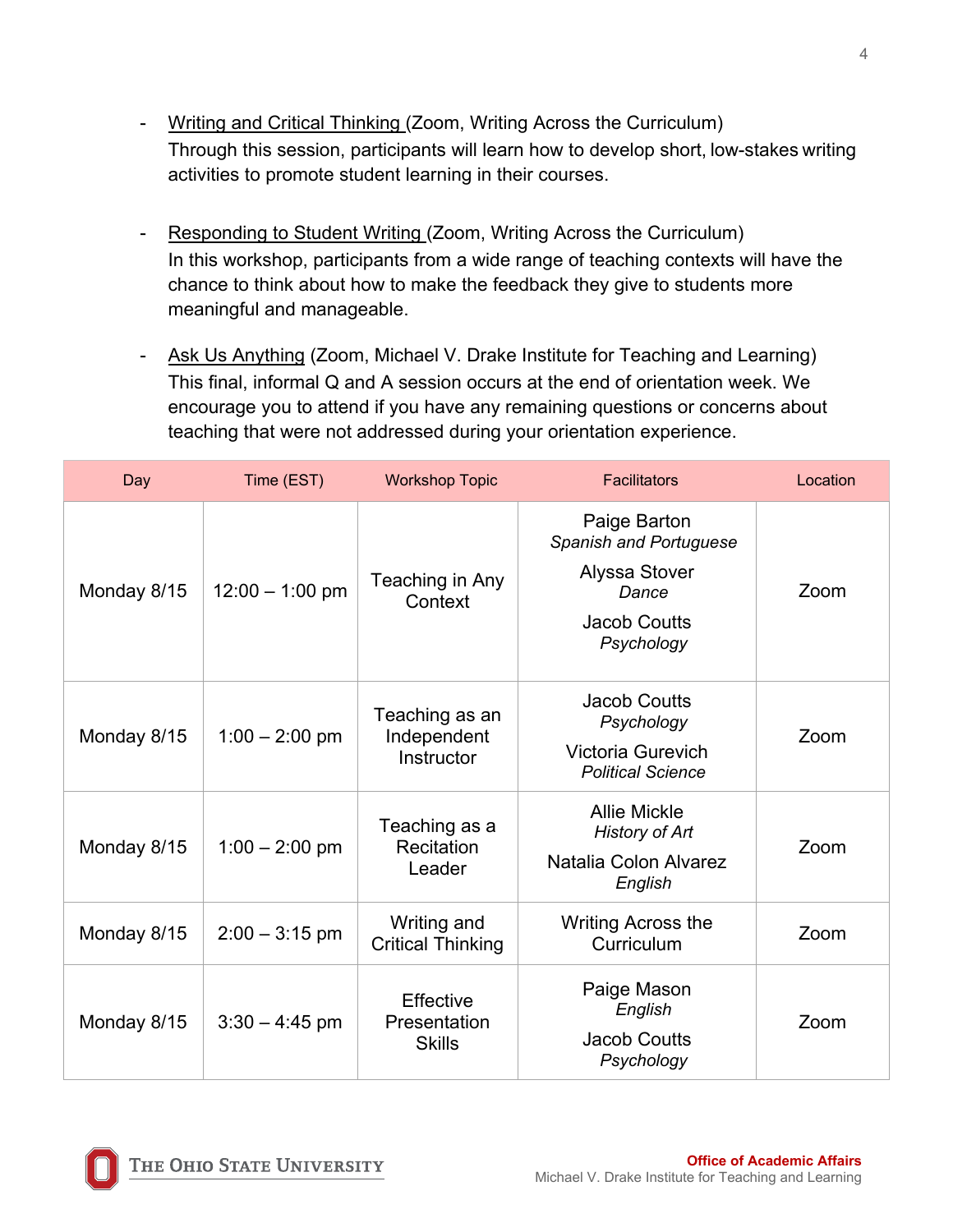| Day          | Time (EST)         | <b>Workshop Topic</b>                             | <b>Facilitators</b>                                                                                                                                       | Location |
|--------------|--------------------|---------------------------------------------------|-----------------------------------------------------------------------------------------------------------------------------------------------------------|----------|
| Tuesday 8/16 | $9:00 - 10:00$ am  | Teaching as an<br>Experienced<br>Instructor       | <b>Mario Martinez</b><br><b>Teaching and Learning</b><br><b>Christian Hines</b><br><b>Teaching and Learning</b><br>Paige Barton<br>Spanish and Portuguese | Zoom     |
| Tuesday 8/16 | $9:00 - 10:00$ am  | Teaching as a<br>Grader                           | <b>Allie Mickle</b><br><b>History of Art</b><br>Amanda Luff<br>Epidemiology                                                                               | Zoom     |
| Tuesday 8/16 | $10:00 - 11:15$ am | Responding to<br><b>Student Writing</b>           | <b>Writing Across the</b><br>Curriculum                                                                                                                   | Zoom     |
| Tuesday 8/16 | $11:30 - 12:45$ pm | Facilitating<br>Classroom<br><b>Discussion</b>    | Paige Barton<br>Spanish and Portuguese<br>Elena Cruz-Lopez<br><b>School of Music</b>                                                                      | Zoom     |
| Tuesday 8/16 | $1:00 - 2:15$ pm   | <b>Effective</b><br>Presentation<br><b>Skills</b> | <b>Mario Martinez</b><br><b>Teaching and Learning</b><br><b>Christian Hines</b><br><b>Teaching and Learning</b>                                           | Zoom     |
| Tuesday 8/16 | $2:30 - 3:45$ pm   | DEIJ in<br>Learning<br>Environments               | Victoria Gurevich<br><b>Political Science</b><br>Anne Van<br>Women's, Gender and<br><b>Sexuality Studies</b>                                              | Zoom     |
| Tuesday 8/16 | $4:00 - 5:00$ pm   | Teaching in the<br>Lab                            | <b>August Masonheimer</b><br><b>Educational Studies</b><br>Sarah Beam<br><b>College of Medicine</b>                                                       | Zoom     |
| Tuesday 8/16 | $4:00 - 5:00$ pm   | Teaching in the<br><b>Studio</b>                  | <b>Alyssa Stover</b><br>Dance<br><b>Tamryn McDermott</b><br>Arts Administration,<br><b>Education, and Policy</b>                                          | Zoom     |

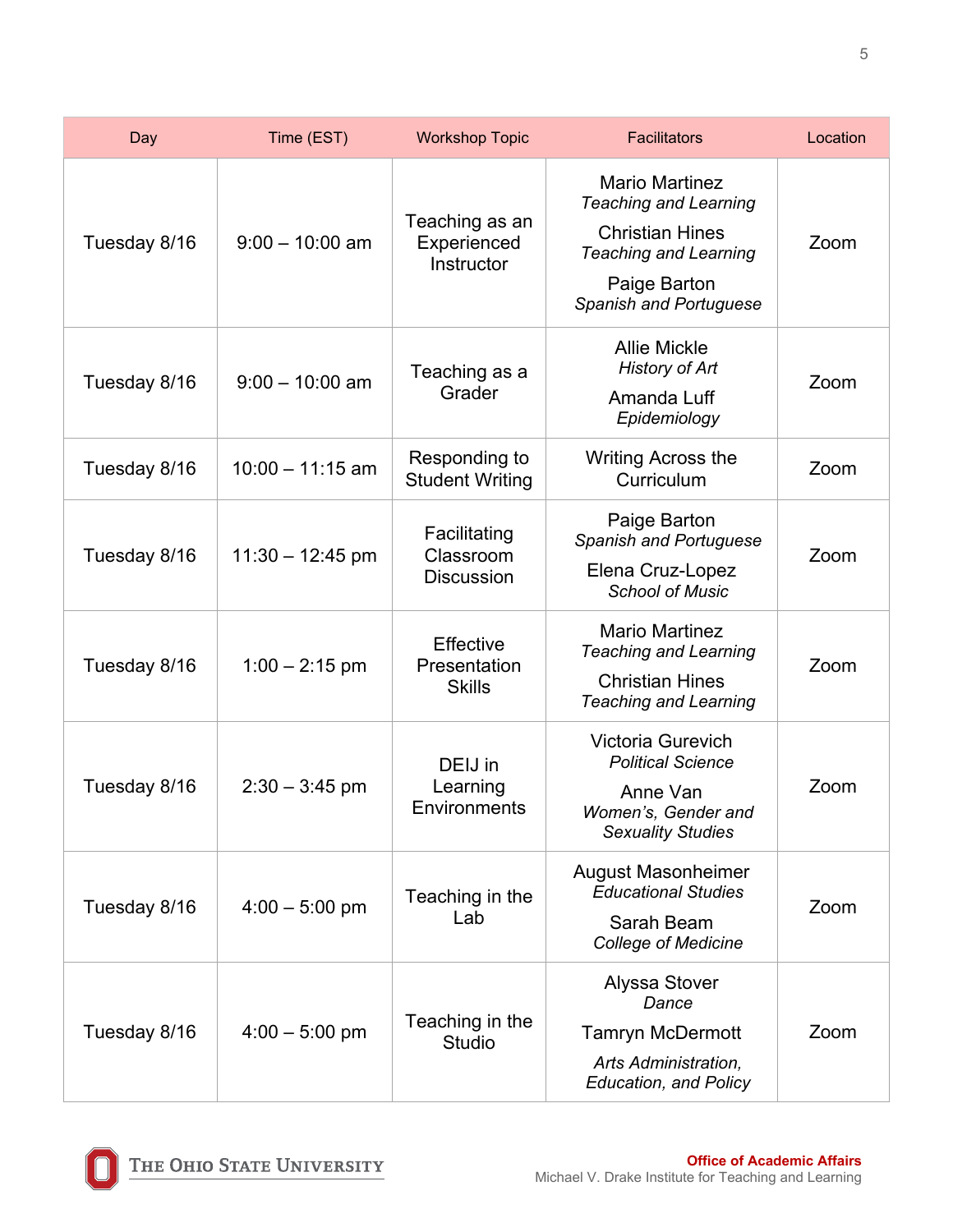| Day            | Time (EST)         | Workshop<br><b>Topic</b>   | <b>Facilitators</b>                                                                            | Location                                                                   |
|----------------|--------------------|----------------------------|------------------------------------------------------------------------------------------------|----------------------------------------------------------------------------|
| Wednesday 8/17 | $12:00 - 12:30$ pm | Welcome<br>Session         | Michael V. Drake Institute<br>for Teaching and<br>Learning                                     | In Person<br><b>Campbell Hall</b><br><b>Room 200</b>                       |
| Wednesday 8/17 | $12:30 - 2:00$ pm  | Active<br>Learning         | Zhenjie Weng and<br><b>Theresa Gillespie</b><br><b>Graduate Teaching</b><br><b>Consultants</b> | In Person<br><b>Campbell Hall</b><br><b>Room 200</b>                       |
| Wednesday 8/17 | $2:30 - 3:30$ pm   | Campus<br>Resource<br>Fair | <b>Various Campus</b><br>Organizations                                                         | In Person<br><b>Ohio Union</b><br><b>Archie Griffin</b><br><b>Ballroom</b> |

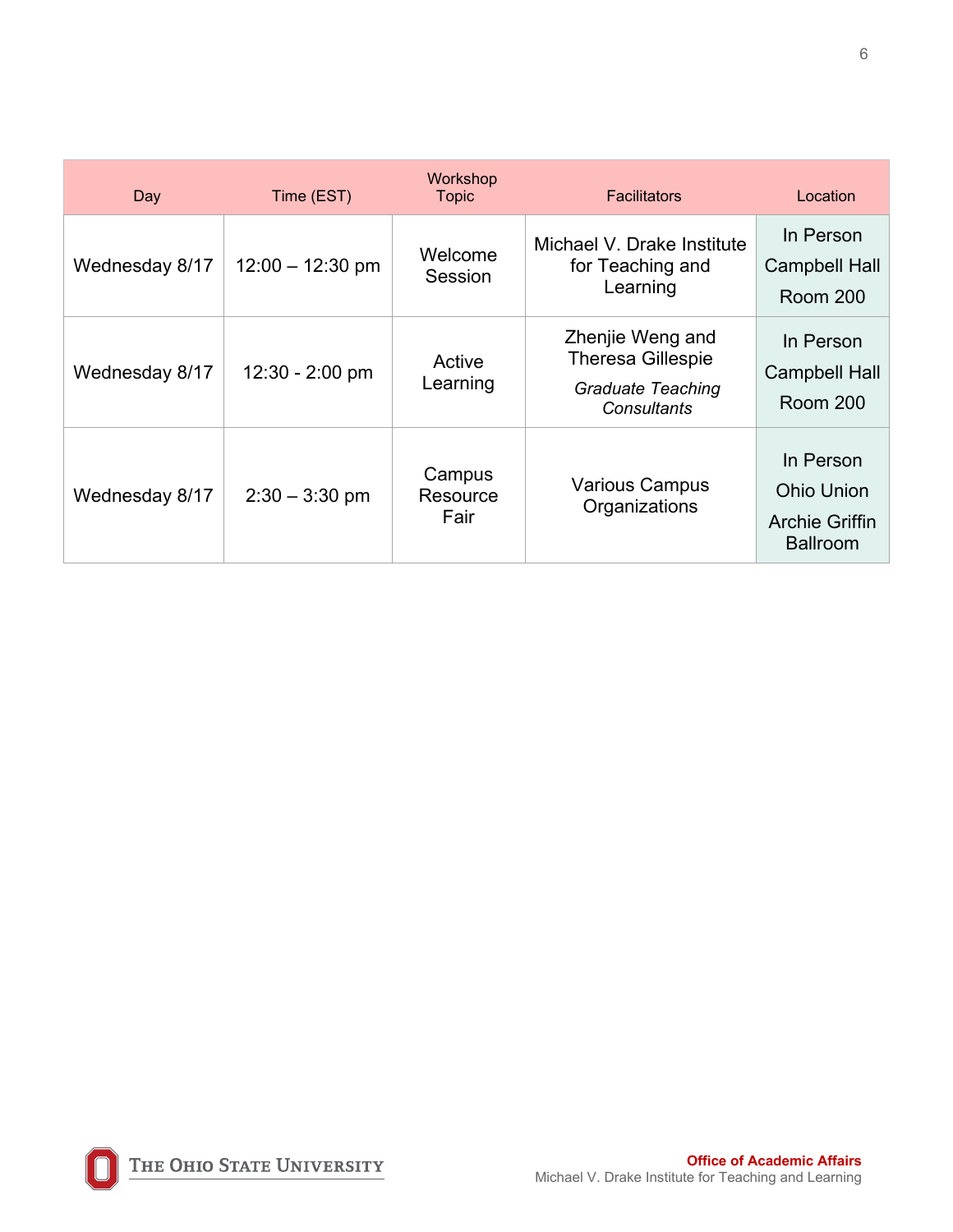| Day           | Time (EST)         | <b>Workshop Topic</b>                        | <b>Facilitators</b>                                                                                                                              | Location                                  |
|---------------|--------------------|----------------------------------------------|--------------------------------------------------------------------------------------------------------------------------------------------------|-------------------------------------------|
| Thursday 8/18 | $9:00 - 10:00$ am  | Teaching in Any<br>Context                   | <b>Christian Hines</b><br><b>Teaching and Learning</b><br><b>August Masonheimer</b><br><b>Educational Studies</b><br>Amanda Luff<br>Epidemiology | Zoom                                      |
| Thursday 8/18 | $10:30 - 11:45$ am | <b>International TA</b><br>Panel             | <b>Mario Martinez</b><br><b>Mexico</b><br>Natalia Colon Alvarez<br><b>Puerto Rico</b><br>Zhenjie Weng<br>China                                   | In Person<br>Campbell<br>Hall<br>Room 200 |
| Thursday 8/18 | $12:30 - 1:45$ pm  | Writing and<br><b>Critical Thinking</b>      | <b>Writing Across the</b><br>Curriculum                                                                                                          | Zoom                                      |
| Thursday 8/18 | $2:00 - 3:00$ pm   | Teaching in the<br>Lab/Recitation<br>Context | Sarah Beam<br><b>College of Medicine</b><br><b>Abbie Enders</b><br><b>Chemistry &amp; Biochemistry</b>                                           | Zoom                                      |
| Thursday 8/18 | $2:00 - 3:00$ pm   | Teaching as a<br>Recitation<br>Leader        | Elena Cruz-Lopez<br><b>School of Music</b><br>Paige Mason<br>English                                                                             | Zoom                                      |
| Thursday 8/18 | $3:00 - 4:00$ pm   | Teaching as an<br>Independent<br>Instructor  | <b>Victoria Gurevich</b><br><b>Political Science</b><br>Natalia Colon Alvarez<br>English                                                         | Zoom                                      |
| Thursday 8/18 | $3:00 - 4:00$ pm   | Teaching as a<br>Grader                      | <b>Allie Mickle</b><br><b>History of Art</b><br><b>Alex Christmas</b><br>Dance                                                                   | Zoom                                      |
| Thursday 8/18 | $4:00 - 5:00$ pm   | Teaching in Any<br>Context                   | Paige Mason<br>English<br><b>Tamryn McDermott</b>                                                                                                | Zoom                                      |